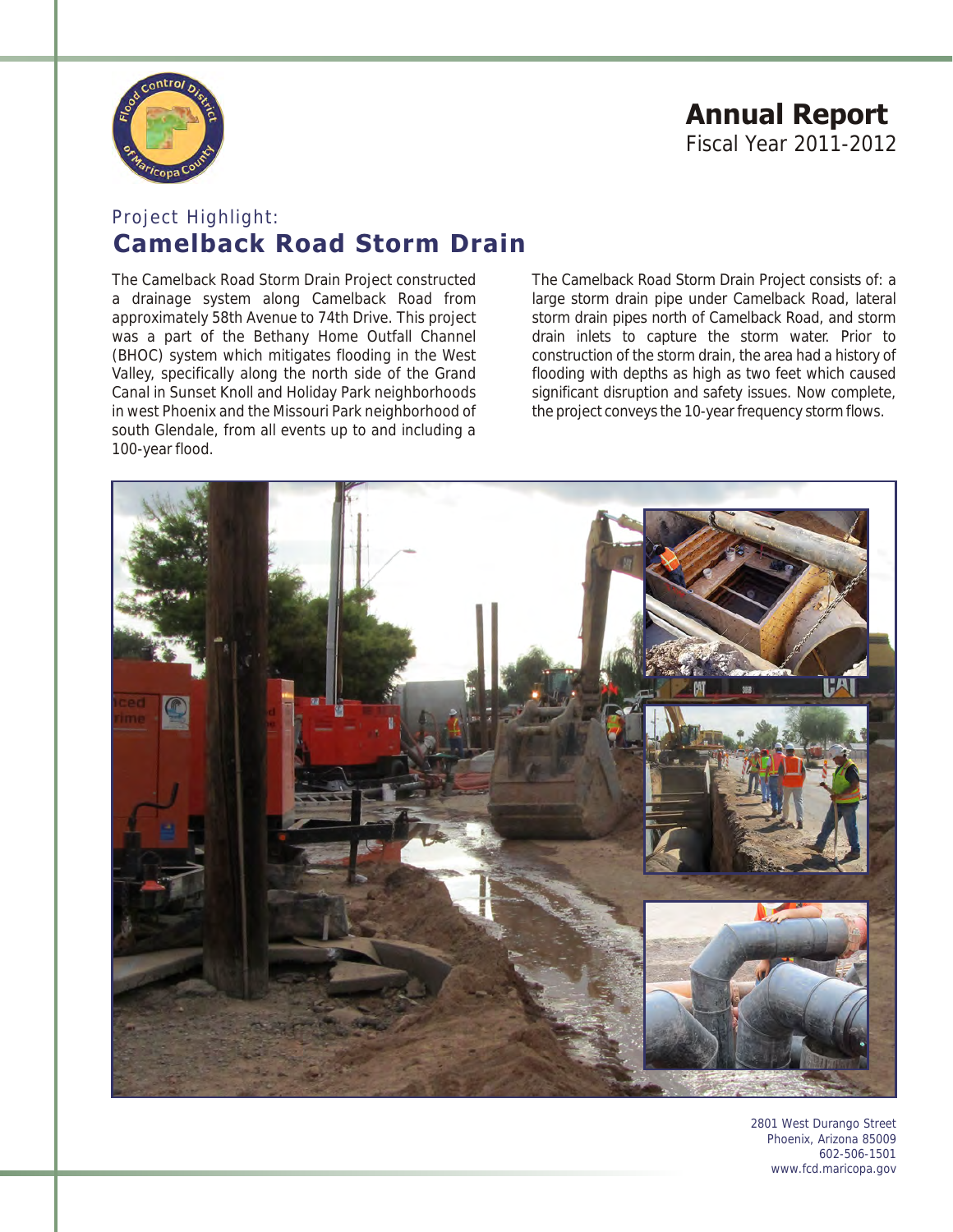## **Board of Directors**

Per Arizona Revised Statute 48-3602, the Flood Control District is governed by a five-member Board of Directors that also serves as the Board of Supervisors for Maricopa County. The Board of Directors exercises all the powers and duties as ordinarily exercised by governing bodies in the acquisition and operation of property, contracting, and the regulatory functions. Board members elect a new chairman each year:

- ! Andrew Kunasek, Chairman, District 3
- ! Fulton Brock, Vice Chairman, District 1
- Don Stapley, District 2
- . Max Wilson, District 4
- . Mary Rose Wilcox, District 5

## **Flood Control Advisory Board**

The Flood Control Advisory Board (FCAB) advises to the Board of Directors on flood control, floodplain management, drainage and related matters. The FCAB reviews the District's planning studies, projects and operations/maintenance activities, and recommends to the Board of Directors an annual budget, including the five-year Capital Improvement Program (CIP).

The FCAB consists of seven members. Five of the seven members are appointed by the Board of Directors for five-year terms. The final two members are ex officio representatives from the Salt River Project and the City of Phoenix. FCAB members also serve the District as members of the Floodplain Review Board and Board of Hearing Review.

- Scott Ward, Chairman
- DeWayne Justice, Vice Chairman
- Melvin Martin, Secretary
- Hemant Patel
- Dallas Tanner
- Wylie Bearup, Ex Officio
- . Bob Larchick, Ex Officio

### **Engineering**

The Engineering Division is responsible for technical support for all District activities, with main emphasis and expertise in hydrology, hydraulics, sediment transport and scour.

#### **Responsibilities of the Engineering Division include:**

- ! Maintaining and operating the Flood Warning System which has more than 350 automated rain, weather, stream and impoundment gages over 11,800 square miles
- ! Maintaining the drainage design manuals and the District's library which houses more than 8,000 reports and documents for public access
- ! Managing and performing floodplain delineations
- Managing water quality, and mapping and surveying
- ! Conducting permitting for sand and gravel extraction in floodplains; conducting and reviewing two-dimensional flow modeling
- ! Developing and testing new processes and computer applications for engineering work
- ! Providing Computer Aided Drafting and Design and in-house design; reviewing services for all capital projects, maintenance support, permitting on District right-of-way, and planning

#### **Summary of Fiscal Year-end Activity**

#### **Water Quality**

- . Phase II Maricopa County Stormwater Permit Illicit discharge program
- ! Training staff on Stormwater Minimum Control measures as part of County's stormwater permit
- ! Support of intergovernmental agreements with the City of Mesa for discharging treated wastewater to the East Maricopa Floodway (EMF)

#### **Engineering Applications and River Mechanics**

- Held 10 one-day Drainage Design Manual System for Windows training sessions for Hydrology and River Mechanics for approximately 200 people (staff from Maricopa County Planning and Development (P&D)/ Maricopa County Department of Transportation (MCDOT)/Flood, local engineering firms, National Resources Conservation Service (NRCS), Arizona Department of Water Resources (ADWR) /Dam Safety, State Land, Arizona Department of Transportation (ADOT), City of Phoenix, City of Scottsdale, City of Mesa, and other cities)
- ! Held four two-day FLO-2D training sessions for approximately 80 people (staff from P&D / MCDOT/Flood, local engineering firms, NRCS, ADWR/Dam Safety, State Land, ADOT, City of Phoenix, City of Scottsdale, City of Mesa, and other cities)
- ! Developed six engineering software for hydrology, hydraulics, river mechanics, and Geographic Information Systems
- ! Established a Memorandum of Agreement with US Army Corps of Engineers for Hydrologic Engineering Centers software modifications
- ! Made significant improvements to FLO-2D
- ! Performed more than 100 technical reviews for river mechanics related to CIP projects, area drainage master studies (ADMS), area drainage master plans (ADMP), watercourse master plans (WCMP), right-of-way permits, floodplain use permits, and sand and gravel permits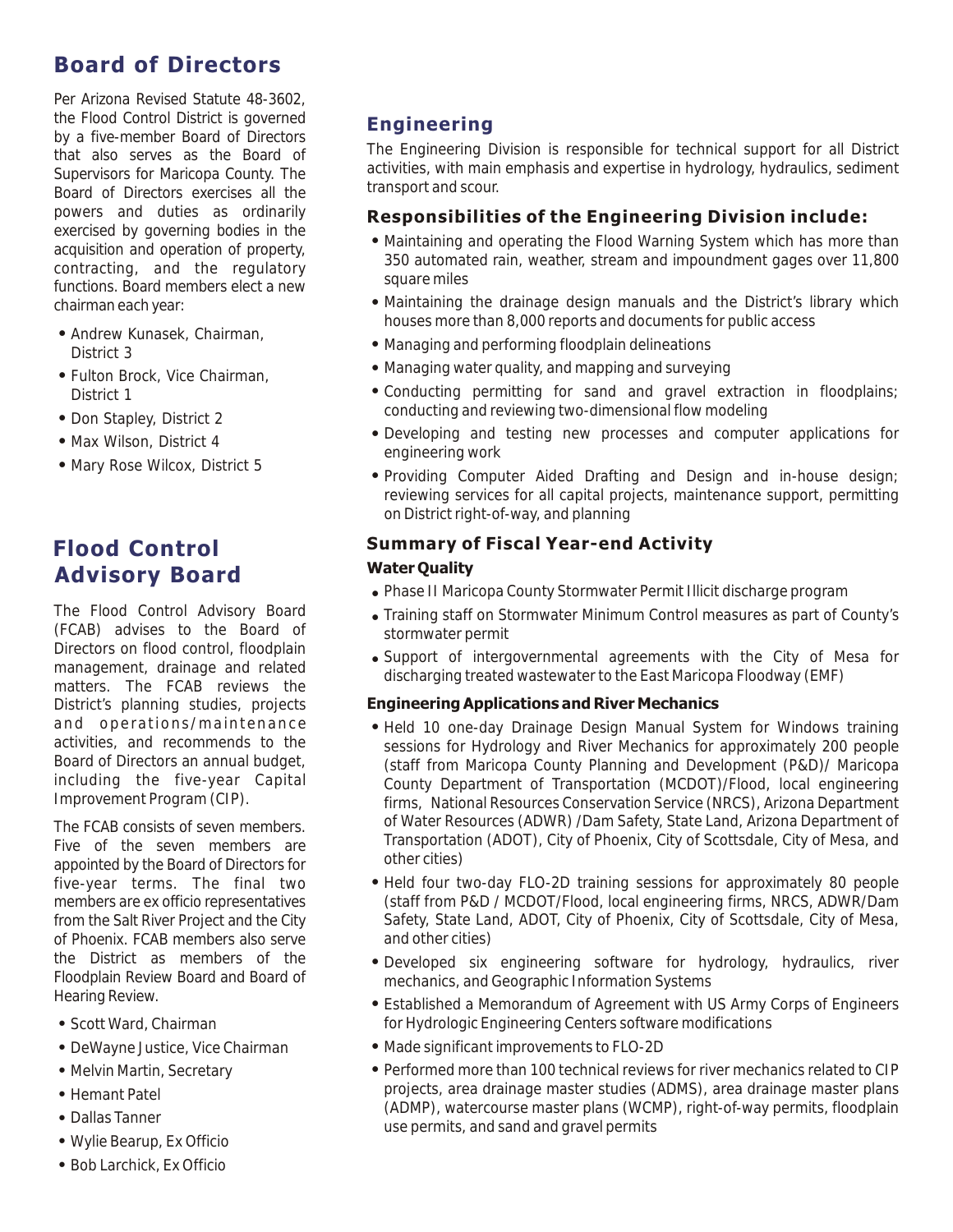





#### **Mapping and Surveying**

- ! Aerial mapping completed for floodplain, six projects: 128 square miles
- ! Aerial mapping completed for design/ construction, four projects: 19 square miles
- ! Completed eight dam settlement surveys
- Completed two dam boundary surveys

#### **Floodplain Delineations**

! Completed 196 miles of delineation, including completion of the Palo Verde detailed study (111 miles), Rainbow Valley/Waterman Wash delineation (44 miles) in addition to Guadalupe FDS, Wittmann Phase IV, Lower Agua Fria, Willow Springs and Rodger Creek

#### **Flood Warning**

- !Installed eight new Automated Local Evaluation in Real Time (ALERT) Stations
- !Made 1,239 ALERT station repair and maintenance visits
- !Completed three annual data reports
- !Developed Air Quality Data Display Map on Google version two
- !Completed Upper New River/Skunk Creek Flood Response Plan

### **Planning and Project Management**

The District's CIP Adopted Budget for the year was \$60 million. The District expended \$55.2 million (or 92% of the adopted budget) in advancing its CIP. Construction costs totaled \$41.5 million; rights-of-way, \$6.3 million; design, \$5.0 million; and internal labor, \$2.4 million.

#### **Construction projects completed or substantially completed included:**

- ! Cloud Road and Sossaman Road Basin and Outlet, in partnership with the Town of Queen Creek
- ! Rose Garden Lane Channel, in partnership with the City of Peoria
- ! Pinnacle Peak Road Channel and Basin, in partnership with the City of Peoria
- ! Sonoqui Wash Channelization–Chandler Heights to Crismon, in partnership with the Town of Queen Creek and Maricopa County Department of Transportation (MCDOT)
- ! Camelback Road Storm Drain–59th Avenue to 75th Avenue, in partnership with the City of Phoenix and the City of Glendale
- ! Downtown Phoenix Drainage System–Jefferson Street Phase I, in partnership with the City of Phoenix
- ! 6th Street and Western Avenue Drainage Improvements, in partnership with the City of Avondale
- ! Hibbert and 1st Street Drainage Improvements, in partnership with the City of Mesa
- Mesa Vista Drainage Improvements, in partnership with the City of Mesa
- ! 525 East Mountain View Road Drainage Improvements, in partnership with the City of Phoenix
- ! 1525 West Helena Drive Drainage Improvements, in partnership with the City of Phoenix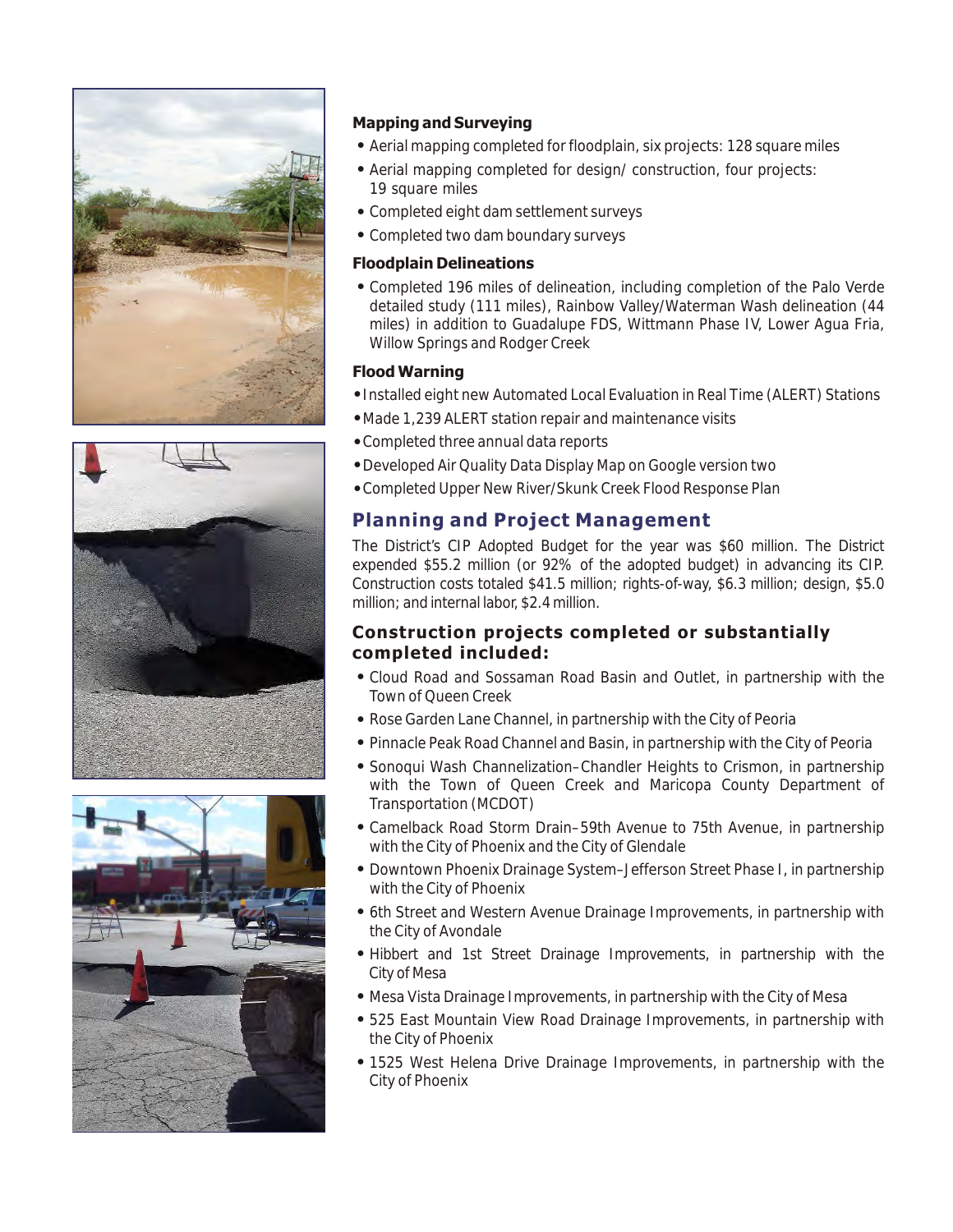- ! 69th Place and Avalon Drive Drainage Improvements, in partnership with the City of Scottsdale
- ! 69th Place and Windsor Avenue Drainage Improvements, in partnership with the City of Scottsdale
- 3201 North 66th Street Drainage Improvements, in partnership with the City of Scottsdale

#### **The District and its project partners achieved design completion on:**

- ! Durango Regional Conveyance Channel (DRCC)–75th Avenue to 107th Avenue
- Upper Camelback Wash
- Northern Parkway Drainage Improvements
- . White Tanks FRS No. 4 Outlet
- ! Sonoqui Wash Channelization Phase III
- Lafayette Interceptor Drain

Ongoing dam safety planning and design work was associated with White Tanks Flood Retarding Structure (FRS) No.4, Powerline FRS, Vineyard Road FRS, Rittenhouse FRS, Buckeye FRS No.1, Saddleback FRS, McMicken Dam and Cave Buttes Dam.

Substantial planning studies in progress included the Pinnacle Peak West Area Drainage Master Study (ADMS) , the Pinnacle Peak South ADMS, the Gillespie ADMS, the Wickenburg Area Drainage Master Plan (ADMP), the East Mesa ADMP Update, the Peoria ADMP, the Hohokam ADMP, and the Lower Indian Bend Wash ADMS as well as several mapping efforts.

## **Operations and Maintenance**

The Operations and Maintenance (O&M) Division completed regular maintenance activities for District structures. This maintenance includes inspection activities and regular scheduled maintenance to ensure all structures will operate as designed. O&M has completed the first year maintenance cycle of the Tres Rios Levee. Maintenance of the collector channel and the basins has taken the most effort.

The East Yard reestablished the low flow channel on reach 1 of the East Maricopa Floodway (EMF), the area downstream of Hunt Highway. In addition to the low flow maintenance, crews repaired bank erosion along EMF reach 1. After the channel and banks were reestablished the disturbed area had to be stabilized. The O&M Ecology Branch placed seeds and hydro-mulch on the slope embankment to provide stabilization for erosion control.

Other achievements include a new safety program and a National Association of Counties (NACo) award. The new safety program is called SAFESTART. The program focuses on recognizing hazards in the work place and at home. The focus of the program is keeping minds and eyes on our tasks to reduce accidents. The NACo award was presented for the Division training program which is designed to prepare employees to promote through the Division.

## **Floodplain Management Services**

The Floodplain Management and Services (FMS) Division assists the District in implementation of its four strategic programs: public outreach, identification, regulation, and remediation. The District conducts floodplain management for the unincorporated areas of Maricopa County and 13 of the 26 incorporated communities: Buckeye, Carefree, Cave Creek, Chandler, El Mirage, Gila Bend, Guadalupe, Litchfield Park, Mesa, Queen Creek, Surprise, Tolleson, and Youngtown.





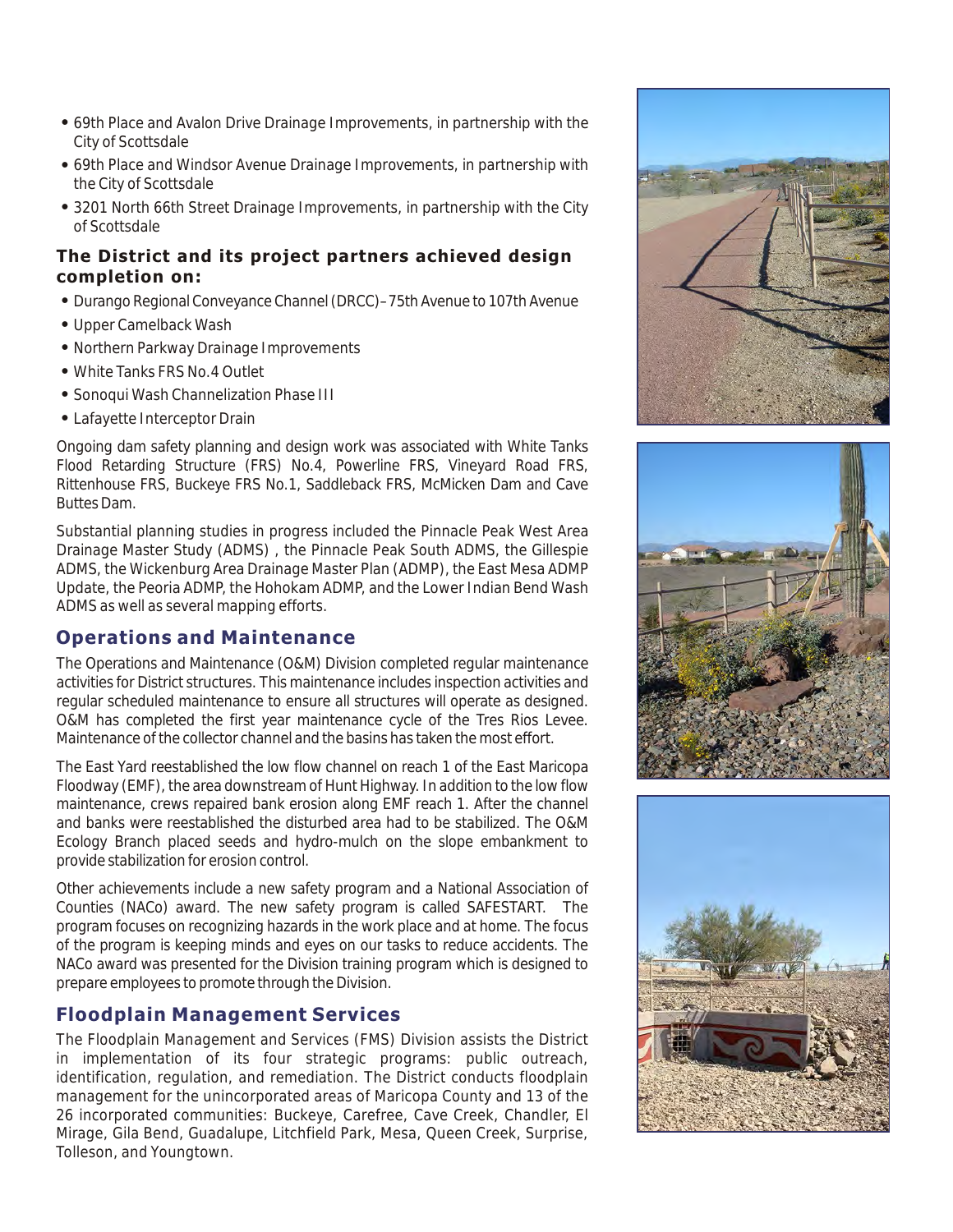





FMS is comprised of five elements: general administration, customer service, technical review, regulatory compliance, and mitigation planning and technical programs.

Regulatory functions include: floodplain management; technical and community assistance; floodplain use permits; and inspection and enforcement of development.

FMS continually conducts public outreach by providing general floodplain and flood insurance information, publications, informational brochures, technical support, and floodplain map information. Community outreach opportunities also include participation in the National Flood Insurance Community Rating System Program, which offers financial and educational benefits to the citizens of Maricopa County. Staff is responsible for keeping the County in good standing with the National Flood Insurance Program (NFIP), and for maintaining eligibility in the NFIP to include data collection and reporting to maintain the Community Rating System Class ranking.

### **Summary of Fiscal Year-end Activity**

- ! New unincorporated county and community permit numbers issued during fiscal year: 373, with 92% of permit reviews completed within three months of submittal; collected \$107,780 in fees
- ! Inspection and enforcement: 650 inspections performed for unincorporated county permits completed, with 100% of the inspections being conducted within one day of the request; 103 Floodplain Inquiry cases were opened, with 32 of them completed/closed
- ! Entitlement Case Responses (pre-application, zoning, amendments, etc.): over 500 cases reviewed and memorandums issued to Maricopa County Planning and Development and communities
- ! Average score for Customer Satisfaction Survey: 97.2% from 108 responses
- ! 2,400 customer information interactions: mail, telephone, fax, walk-ins, determinations, emails, on-line questions
- ! Additional Phases of the Floodplain Management System Permit and Activity Log database were rolled out; website information was overhauled for easier customer access and to respond to new legislation (Sb1598)
- ! The revised and updated floodplain regulations for Maricopa County to meet requirements established by the Federal Emergency Management Agency (FEMA) and the Arizona Department of Water Resources (ADWR) were adopted along with timeframes and adjusted fee schedule November 30, 2011
- ! Completed sections of the FMS Division Resource Manual, a guide to our business practices and procedures
- ! Maricopa County moves to a Class 4 in the Community Rating System (CRS) program on May 1, 2012. The District is rated by FEMA's CRS as one of the top 11 programs in the nation for comprehensive floodplain management and undertaking actions to reduce flood damages. Because of this, individual flood insurance policy holders in unincorporated Maricopa County receive up to a 30% discount on their flood insurance, which results in a cumulative annual savings of over \$357,000
- ! Staff completed FEMA certification for 7 levees